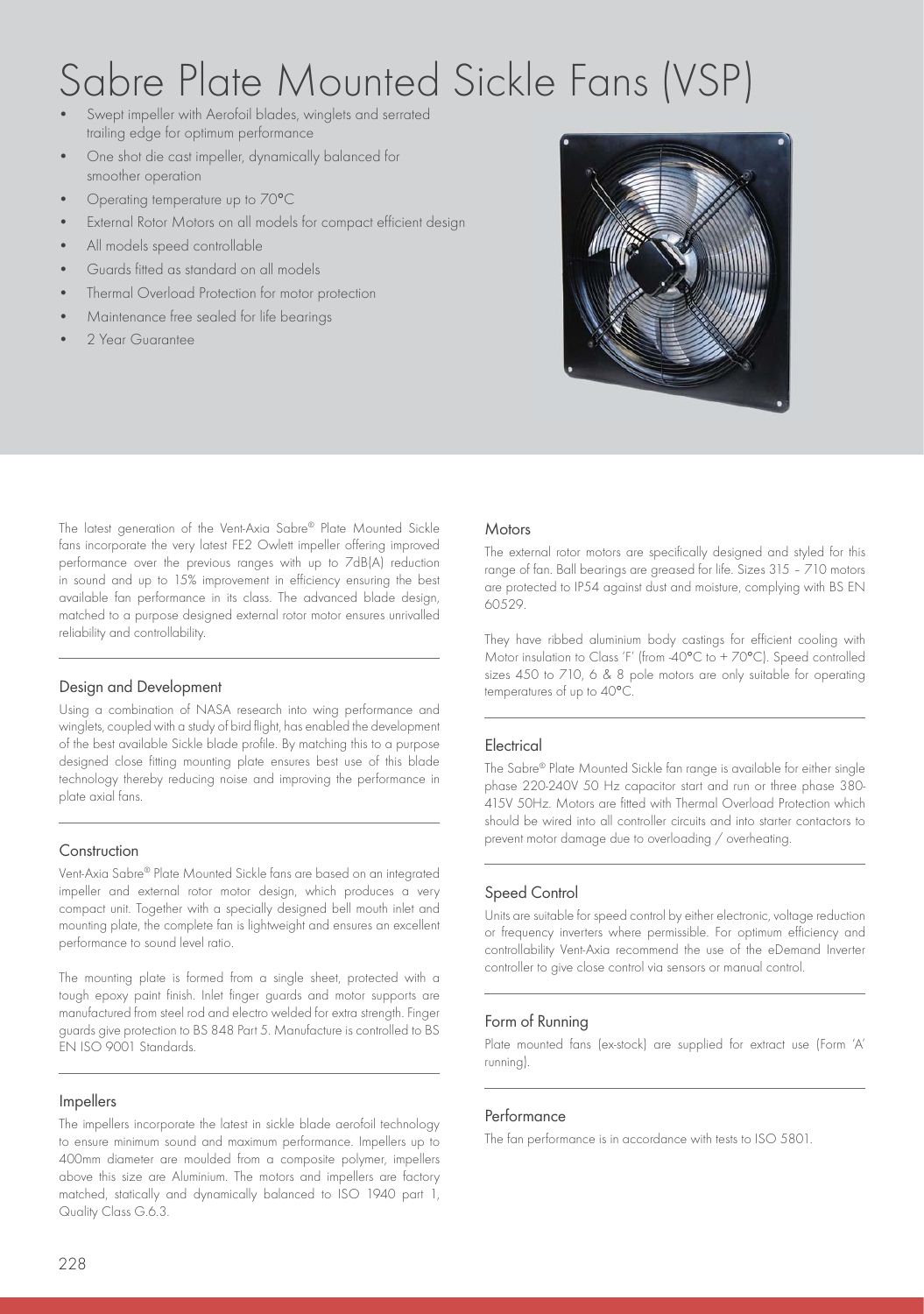#### Sound Levels

Fan sound levels are measured in a reverberant chamber in accordance with ISO 3744 Part 1. Published dB(A) figures are free field sound pressure levels at 3m with spherical propagation at a reference level of 2 x 10<sup>5</sup>Pa (20 micro-Pascal). The sound power level spectra figures are dB with a reference level of 10-12 Watts (1 pico-watt).

To ensure minimum noise levels during speed control, either an auto transformer or eDemand inverter speed control is recommended.

#### Fan Dimensions (mm)



| f<br>$rac{e}{g}$ |                  |  |
|------------------|------------------|--|
|                  | d dia.<br>c dia. |  |
| h                |                  |  |

| Stock Ref         | kg   | А    | B    | C   | D         | E    | F      | G         | Н   | J       |
|-------------------|------|------|------|-----|-----------|------|--------|-----------|-----|---------|
| VSP25012/14       | 3.3  | 370  | 320  |     | 260 264.5 | 78   | 73.4   | 6         | 50  | 7       |
| VSP31514/34       | 67   | 430  | 380  | 349 | 349       | 78   | 83.9   | 11        | 63  | 9       |
| VSP35514/34       | 7.5  | 48.5 | 435  | 390 | 390       | 78   | 829    | $12^{12}$ | 68  | $\circ$ |
| VSP40014/34       | 7.8  | 549  | 490  | 412 | 419.8     | 90   | 91.5   | $12 \,$   | 88  | 9       |
| VSP45014/34/16/36 | 16.2 | 575  | 535  | 463 | 480       | 110  | 143.5  | 14        | 96  | 11      |
| VSP50014/34/16/36 | 20.1 | 655  | 615  | 517 | 528       | 84.5 | 141.5  | 16        | 104 | 11      |
| VSP56014          | 31.8 | 725  | 675  | 568 | 589       | 98.3 | 167.5  | 16        | 119 | 11      |
| VSP56034/16/36    | 24.2 | 725  | 67.5 | 568 | 589       | 82.5 | 162.5  | 16        | 119 | 11      |
| VSP63034/36       | 41.6 | 805  | 750  | 643 | 664       | 111  | 1.59.5 | 20        | 130 | 11      |
| VSP63016          | 33.7 | 805  | 750  | 643 | 664       | 70.5 | 174.5  | 20        | 130 | 11      |
| VSP71016/36/38    | 38.6 | 8.50 | 810  | 720 | 763       | 44   | 201.5  | 20        | 150 | 14.5    |

A full range of accessories is available with the Sabre® Plate Mounted

#### Accessories Dimensions (mm)

Discharge Guard 'K' factor loss 0.25 Louvre Shutter



| Stock Ref | $\Omega$ | h   | Ċ      | Ød |
|-----------|----------|-----|--------|----|
| 10502325  | 397      | 64  | 3.51   | 8  |
| 10502375  | 449      | 64  | 403    | 8  |
| 10502450  | 501      | 64  | 4.5.5  |    |
| 10502525  | 553      | 64  | 507    | Я  |
| 10502630  | 808      | .50 | 735    |    |
| 10502800  | 1010     | 40  | $\sim$ | 8  |

If a discharge guard is required with a louvre shutter the next size up discharge guard should be selected.

Accessories

Sickle fans:<br>• Flectro

• D.O.L. starters<br>• Louvre shutter Louvre shutter • Discharge guard

• Electronic speed controllers • Auto transformer speed controllers • eDemand inverter speed control



| Stock Ref | $\alpha$ | b    | C  | Ød | $e$ $\Box$ |
|-----------|----------|------|----|----|------------|
| LS250     | 294      | 265  | 25 | 6  | 230        |
| IS315     | 344      | 276  | 26 | 6  | 29.5       |
| LS355     | 398      | 312  | 26 | 6  | 329        |
| IS400     | 4.58     | 36.5 | 26 | 6  | 382        |
| LS450     | 499      | 39.5 | 31 | 6  | 432        |
| LS500     | 544      | 444  | 31 | 6  | 477        |
| IS560     | 60.5     | 533  | 31 | 6  | 533        |
| LS630     | 694      | 627  | 31 | 6  | 626        |
| LS710     | 790      | 722  | 43 | 6  | 722        |

229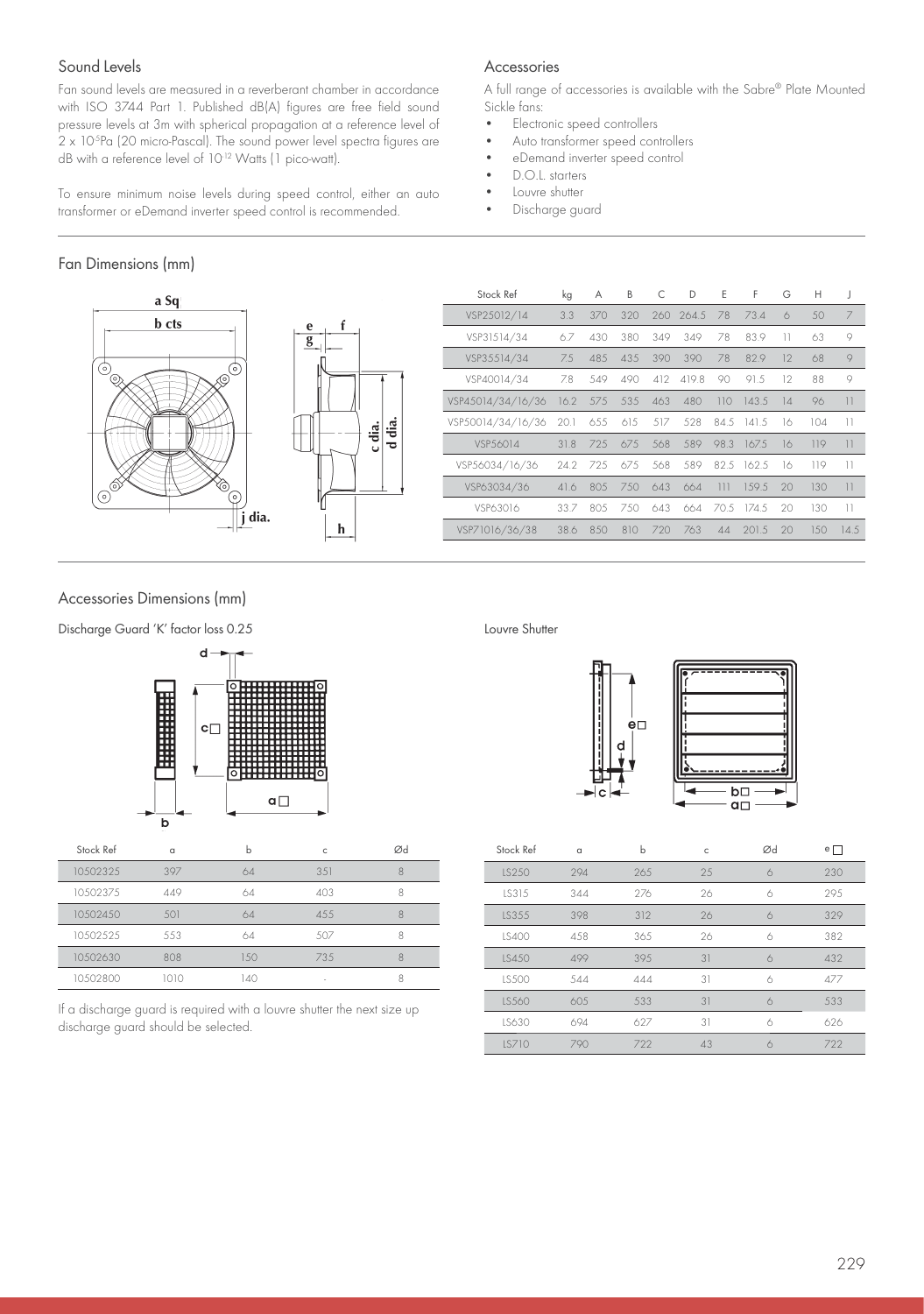

|           |                             | IP     |      | Motor F.L.C S.C. |                           |                |              |                  |                |                                    |      | Volume m <sup>3</sup> /s @ Pa |      |      | $dB(A)$ @ |
|-----------|-----------------------------|--------|------|------------------|---------------------------|----------------|--------------|------------------|----------------|------------------------------------|------|-------------------------------|------|------|-----------|
| Stock Ref | Supply                      | Rating | kW   |                  | Amps Amps Poles rpm Curve |                |              |                  |                | 0                                  | 25   | 50                            | 75   | 100  | 3m        |
|           |                             |        |      |                  |                           |                |              |                  | Volume $m^3/s$ | 0.48                               | 0.44 | 0.40                          | 0.36 | 0.25 |           |
|           | VSP25012 230/1/50 IP54      |        | 0.12 | 0.54             | 2.16                      | $\overline{2}$ | 2160         | $\mathbf{U}$     | Power Watts    | 110                                | 115  | 118                           | 121  | 125  | 50        |
|           | VSP25014 230/1/50 IP54      |        | 0.05 | 0.24             | 0.96                      | $\overline{4}$ | 1370(2)      |                  | Volume $m^3/s$ | 0.27                               | 0.22 |                               |      |      | 37        |
|           |                             |        |      |                  |                           |                |              |                  | Power Watts    | 46                                 | 48   |                               |      |      |           |
|           | VSP31514 230/1/50 IP54      |        | 0.12 | 0.54             | 2.16                      | $\overline{4}$ | 1360 (3)     |                  | Volume $m^3/s$ | 0.67                               | 0.63 | 0.51                          | 0.45 |      | 45        |
|           |                             |        |      |                  |                           |                |              |                  | Power Watts    | $\begin{array}{c} 111 \end{array}$ | 118  | 124                           | 130  |      |           |
|           | VSP31534 400/3/50 IP54 0.12 |        |      | 0.39             | 17                        | $\overline{4}$ | 1450         | $\left(4\right)$ | Volume $m^3/s$ | 0.62                               | 0.54 | 0.47                          | 0.38 |      | 47        |
|           |                             |        |      |                  |                           |                |              |                  | Power Watts    | 105                                | 115  | 117                           | 120  |      |           |
|           | VSP35514 230/1/50 IP54      |        | 0.13 | 0.56             | 2.24                      | $\overline{4}$ | $1260$ $(5)$ |                  | Volume $m^3/s$ | 0.90                               | 0.82 | 0.72                          | 0.58 |      | 46        |
|           |                             |        |      |                  |                           |                |              |                  | Power Watts    | 132                                | 4    | 151                           | 162  |      |           |
|           | VSP35534 400/3/50 IP54      |        | 0.19 | 0.4              | - 1.6                     | $\overline{4}$ | 1390(6)      |                  | Volume $m^3/s$ | 0.97                               | 0.90 | 0.65                          | 0.67 |      | 48        |
|           |                             |        |      |                  |                           |                |              |                  | Power Watts    | 152                                | 168  | 176                           | 178  |      |           |
|           | VSP40014 230/1/50 IP54 0.24 |        |      | 1.05             | 4.2                       | $\overline{4}$ | 1340(7)      |                  | Volume $m^3/s$ | 1.07                               | 1.00 | 0.89                          | 0.78 | 0.61 | 46        |
|           |                             |        |      |                  |                           |                |              |                  | Power Watts    | 166                                | 195  | 200                           | 210  | 240  |           |
|           | VSP40034 400/3/50 IP54      |        | 0.23 | 0.46             | 1.6                       | $\overline{4}$ | 1360         | $\left(8\right)$ | Volume $m^3/s$ | 1.06                               | 1.00 | 0.90                          | 0.78 | 0.64 | 47        |
|           |                             |        |      |                  |                           |                |              |                  | Power Watts    | 160                                | 170  | 190                           | 205  | 220  |           |

# Sound Power Level Spectra dB (ref 10<sup>-12</sup> Watts)

| Stock Ref | 63Hz | 125Hz | 250Hz | 500Hz | 1KHz | 2KHz | 4KHz | 8KHz | dB(A) @ 3m |
|-----------|------|-------|-------|-------|------|------|------|------|------------|
| VSP25012  | 65   | 70    | 68    | 66    | 64   | 66   | 62   | 55   | 50         |
| VSP25014  | 56   | 63    | 56    | 54    | 53   | 53   | 49   | 41   | 37         |
| VSP31514  | 71   | 70    | 65    | 60    | 58   | 59   | 55   | 47   | -45        |
| VSP31534  | 75   | 71    | 62    | 60    | 61   | 62   | 59   | 51   | 47         |
| VSP35514  | 67   | 70    | 67    | 64    | 58   | 60   | 53   | 45   | 46         |
| VSP35534  | 74   | 66    | 61    | 63    | 64   | 63   | 59   | 53   | 48         |
| VSP40014  | 72   | 73    | 66    | 62    | 60   | 59   | 54   | 48   | 46         |
| VSP40034  | 67   | 67    | 61    | 60    | 60   | 59   | 54   | 48   | 47         |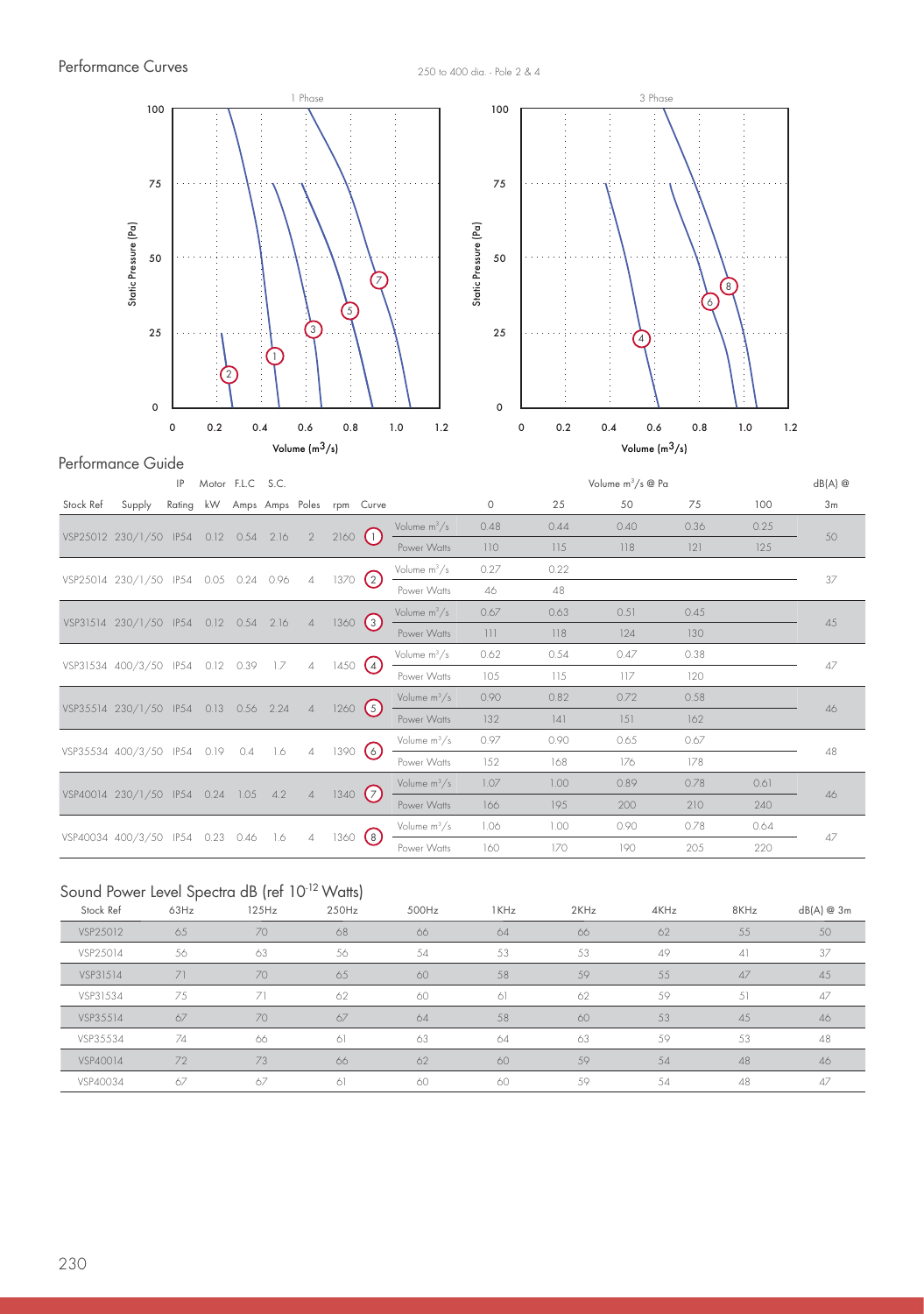

#### Performance Guide

|           |                                  | IP     |      | Motor F.L.C S.C. |                           |                |            |                    |                |      |      |      | Volume m <sup>3</sup> /s @ Pa |      |      |      | $dB(A)$ @ |
|-----------|----------------------------------|--------|------|------------------|---------------------------|----------------|------------|--------------------|----------------|------|------|------|-------------------------------|------|------|------|-----------|
| Stock Ref | Supply                           | Rating | kW   |                  | Amps Amps Poles rpm Curve |                |            |                    |                | 0    | 25   | 50   | 75                            | 100  | 125  | 150  | 3m        |
|           |                                  |        |      |                  |                           |                |            |                    | Volume $m^3/s$ | 1.96 | 1.89 | 1.76 | 1.64                          | 1.47 | 1.25 |      |           |
|           | VSP45014 230/1/50 IP54           |        | 0.6  | 2.9              | 10 <sup>°</sup>           | $\overline{4}$ | 1320(1)    |                    | Power Watts    | 480  | 500  | 520  | 530                           | 540  | 550  |      | 49        |
|           |                                  |        |      | 1.1              |                           |                |            |                    | Volume $m^3/s$ | 1.97 | 1.89 | 1.79 | 1.68                          | 1.53 | 1.36 |      | 49        |
|           | VSP45034 400/3/50 IP54 0.54      |        |      |                  | 4.4                       | $\overline{4}$ | 1350 $(2)$ |                    | Power Watts    | 440  | 460  | 480  | 505                           | 520  | 530  |      |           |
|           | VSP45016 230/1/50 IP54           |        | 0.19 | 0.9              | 3.6                       | 6              | 910        |                    | Volume $m^3/s$ | 1.32 | 1.17 | 0.94 |                               |      |      |      | 4         |
|           |                                  |        |      |                  |                           |                |            | $\left(3\right)$   | Power Watts    | 165  | 175  | 180  |                               |      |      |      |           |
|           | VSP45036 400/3/50 IP54           |        | 0.36 | 0.66             | 2.64                      | 6              | 1020(4)    |                    | Volume $m^3/s$ | 1.64 | 1.44 | 1.25 | 1.01                          |      |      |      | 44        |
|           |                                  |        |      |                  |                           |                |            |                    | Power Watts    | 325  | 350  | 360  | 380                           |      |      |      |           |
|           | VSP50014 230/1/50 IP54           |        | 0.7  | 3.2              | 12.8                      | $\overline{4}$ | 1230(5)    |                    | Volume $m^3/s$ | 2.47 | 2.33 | 2.19 | 1.97                          | 1.83 | 1.58 |      | 51        |
|           |                                  |        |      |                  |                           |                |            |                    | Power Watts    | 630  | 660  | 670  | 690                           | 720  | 740  |      |           |
|           | VSP50034 400/3/50 IP54 0.84      |        |      | 1.45             | 5.8                       | $\overline{4}$ | 1340(6)    |                    | Volume $m^3/s$ | 2.63 | 2.50 | 2.36 | 2.22                          | 2.07 | 1.92 | 1.67 | 52        |
|           |                                  |        |      |                  |                           |                |            |                    | Power Watts    | 620  | 650  | 680  | 720                           | 740  | 750  | 800  |           |
|           | VSP50016 230/1/50 IP54 0.27 1.25 |        |      |                  | 5.0                       | $\circ$        | 910        | (7)                | Volume $m^3/s$ | 1.75 | 1.61 | 1.36 | 1.03                          |      |      |      | 44        |
|           |                                  |        |      |                  |                           |                |            |                    | Power Watts    | 250  | 265  | 280  | 295                           |      |      |      |           |
|           | VSP50036 400/3/50 IP54           |        | 0.54 | 0.96             | 3.84                      | 6              | 940        | $\left( 8 \right)$ | Volume $m^3/s$ | 2.07 | 1.81 | 1.56 | 1.25                          |      |      |      | 47        |
|           |                                  |        |      |                  |                           |                |            |                    | Power Watts    | 470  | 500  | 520  | 540                           |      |      |      |           |

# Sound Power Level Spectra dB (ref 10<sup>-12</sup> Watts)

| Stock Ref | 63Hz | 125Hz | 250Hz | 500Hz | 1KHz | 2KHz | 4KHz | 8KHz | dB(A) @ 3m |
|-----------|------|-------|-------|-------|------|------|------|------|------------|
| VSP45014  | 67   | 69    | 71    | 63    | 63   | 63   | 59   | 53   | 49         |
| VSP45034  | 72   | 70    | 65    | 65    | 64   | 64   | 59   | 53   | 49         |
| VSP45016  | 57   | 62    | 59    | 56    | 56   | 56   | 50   | 41   | 41         |
| VSP45036  | 71   | 66    | 60    | 60    | 60   | 58   | 51   | 43   | 44         |
| VSP50014  | 71   | 75    | 67    | 63    | 67   | 68   | 60   | 52   | 51         |
| VSP50034  | 74   | 72    | 66    | 66    | 68   | 68   | 62   | -56  | 52         |
| VSP50016  | 66   | 72    | 70    | 55    | 59   | 58   | 51   | 43   | 44         |
| VSP50036  | 77   | 77    | 72    | 66    | 64   | 61   | 54   | 47   | 47         |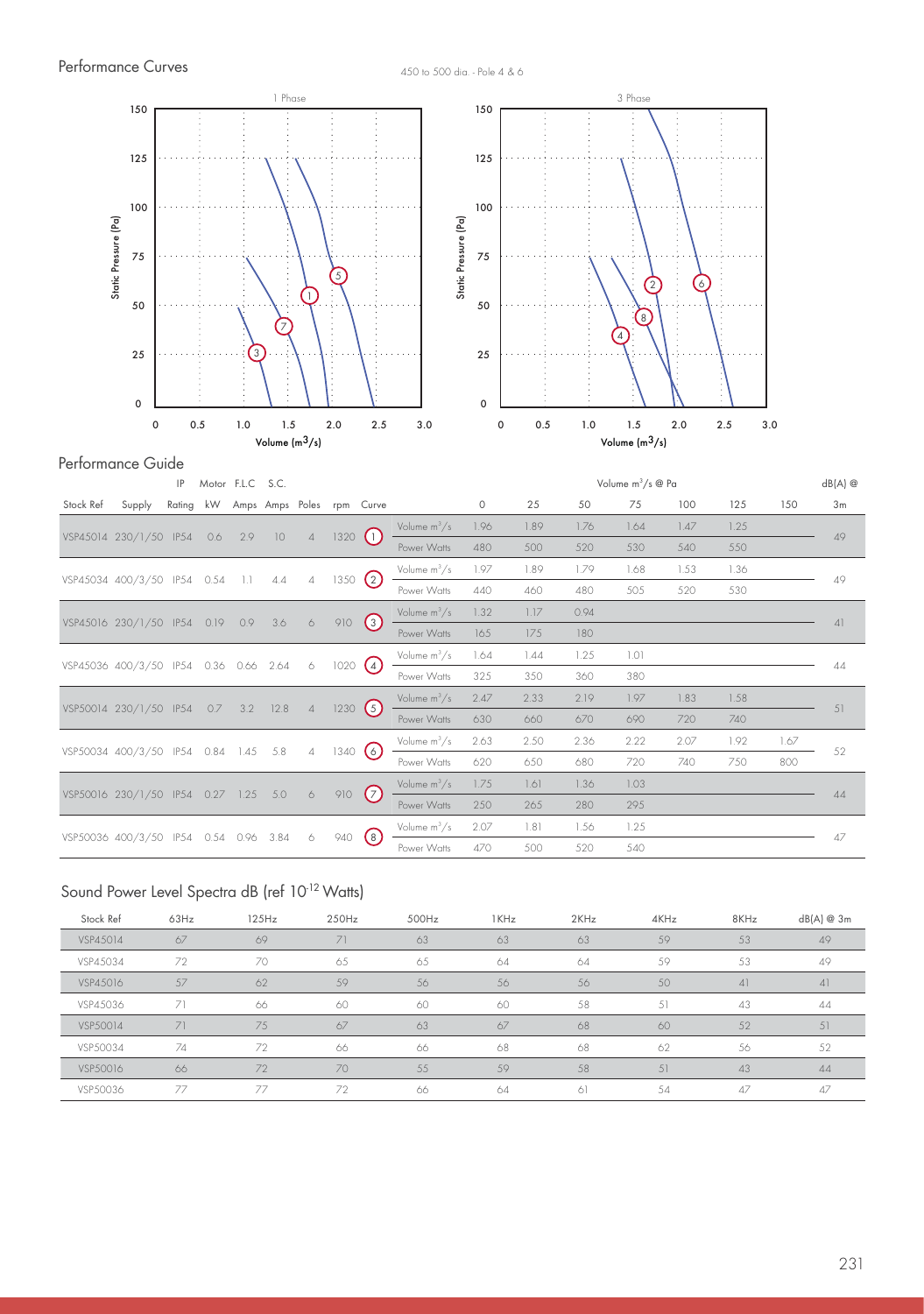

#### Sound Power Level Spectra dB (ref 10<sup>-12</sup> Watts)

| Stock Ref | 63Hz | 125Hz | 250Hz | 500Hz | 1KHz | 2KHz | 4KHz | 8KHz | dB(A) @ 3m |
|-----------|------|-------|-------|-------|------|------|------|------|------------|
| VSP56014  | 79   | 78    | 74    | 74    | 77   | 77   | 73   | 66   | 62         |
| VSP56034  | 84   | 78    | 76    | 74    | 75   | 74   | 70   | 63   | 57         |
| VSP56016  | 75   | 73    | 66    | 65    | 67   | 66   | 60   | 54   | 50         |
| VSP56036  | 77   | 77    | 67    | 66    | 67   | 66   | 60   | 54   | 51         |
| VSP63034  | 85   | 80    | 77    | 75    | 78   | 77   | 71   | 66   | 62         |
| VSP63016  | 74   |       | 73    | 68    | 68   | 66   | 60   | 54   | 52         |
| VSP63036  | 84   | 75    | 71    | 71    | 74   | 71   | 65   | 59   | 57         |
| VSP71016  | 81   | 81    | 72    | 69    | 70   | 67   | 61   | 57   | 52         |
| VSP71036  | 69   | 69    | 68    | 67    | 68   | 65   | 59   | 52   | 49         |
| VSP71038  | 66   | 63    | 63    | 65    | 62   | 59   | 50   | 44   | 45         |